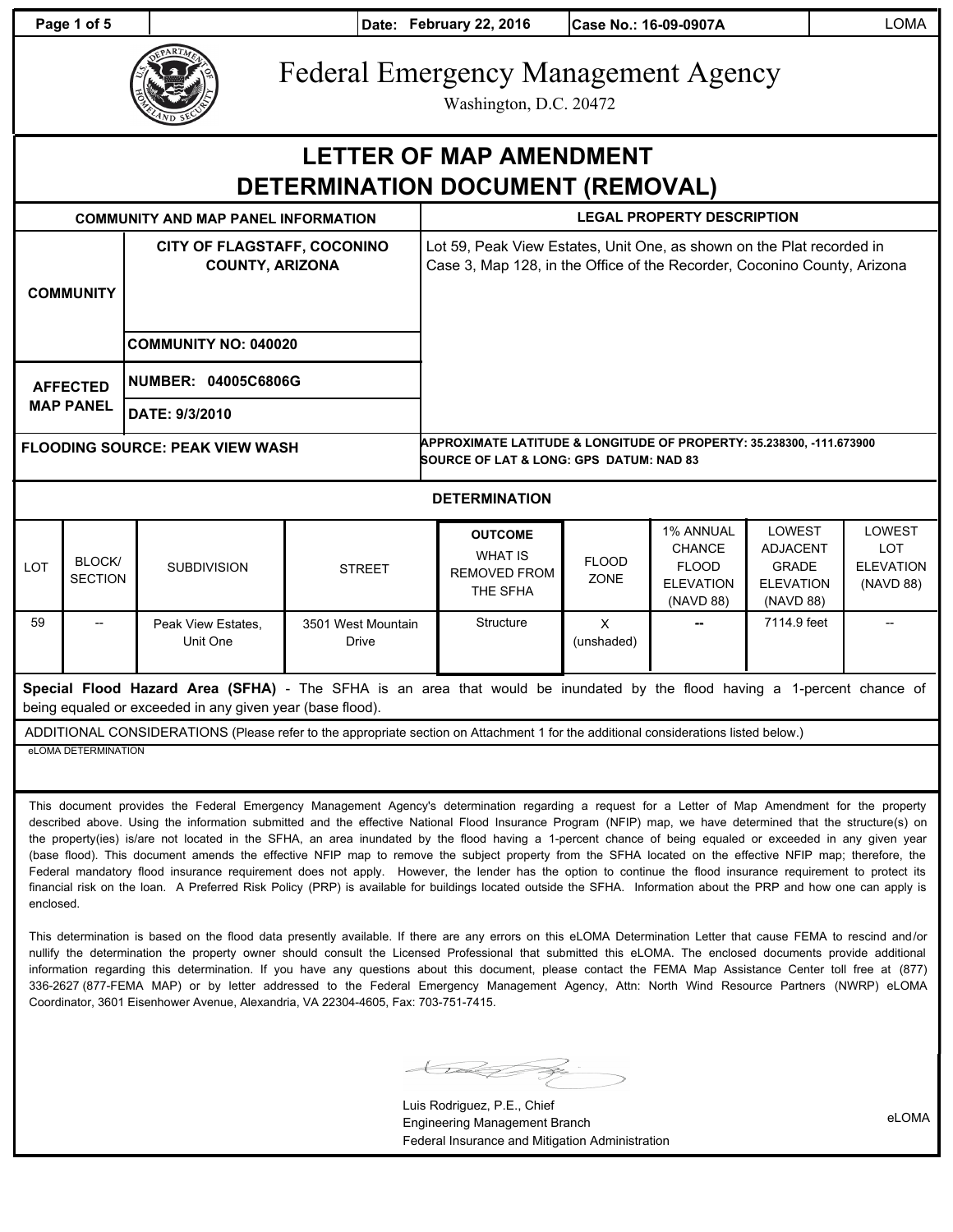**Page 2 of 5 Date: 2/22/2016 Case No : 16-09-0907A** LOMA



Federal Emergency Management Agency

Washington, D.C. 20472

## **LETTER OF MAP AMENDMENT DETERMINATION DOCUMENT (REMOVAL)**

ATTACHMENT 1 (ADDITIONAL CONSIDERATIONS)

#### **Structure Removal:**

The following considerations may or may not apply to the determination for your Structure:

**PORTIONS OF THE PROPERTY REMAIN IN THE FLOODWAY** - A portion of this property is located within the National Flood Insurance Program (NFIP) regulatory floodway for the flooding source indicated on the Determination Document while the subject of this determination is not. The NFIP regulatory floodway is the area that must remain unobstructed in order to prevent unacceptable increases in base flood elevations . Therefore, no construction may take place in a NFIP regulatory floodway that may cause an increase in the base flood elevation. The NFIP regulatory floodway is provided to the community as a tool to regulate floodplain development. Modifications to the NFIP regulatory floodway must be accepted by both the Federal Emergency Management Agency (FEMA) and the community involved. Appropriate community actions are defined in Paragraph 60.3(d) of the NFIP regulations. Any proposed revision to the NFIP regulatory floodway must be submitted to FEMA by community officials. The community should contact either the Regional Director (for those communities in Regions I-IV), or the Regional Engineer (Region V) for guidance on the data which must be submitted for a revision to the NFIP regulatory floodway.

**PORTIONS OF THE PROPERTY REMAIN IN THE SFHA** -This Determination Document has removed the subject of the determination from the Special Flood Hazard Area (SFHA). However, portions of the property may remain in the SFHA. Therefore, any future construction or substantial improvement on the property remains subject to Federal, State/Commonwealth, and local regulations for floodplain management.

**STUDY UNDERWAY** - This determination is based on the flood data presently available. However, the Federal Emergency Management Agency may be currently revising the National Flood Insurance Program (NFIP) map for the community. New flood data could be generated that may affect this property. When the new NFIP map is issued it will supersede this determination. The Federal requirement for the purchase of flood insurance will then be based on the newly revised NFIP map.

**EXTRATERRITORIAL JURISDICTION** - The subject of the determination is shown on the National Flood Insurance Program map and may be located in an Extraterritorial Jurisdiction area for the community indicated on the Determination Document.

This attachment provides additional information regarding this request. If you have any questions about this attachment, please contact the FEMA Map Assistance Center toll free at (877) 336-2627 (877-FEMA MAP) or by letter addressed to the Federal Emergency Management Agency, Attn: North Wind Resource Partners (NWRP) eLOMA Coordinator, NWRP eLOMA Coordinator, 3601 Eisenhower Ave., Alexandria, VA 22304-6439, Fax: 703-751-7415

 $\widetilde{\phantom{m}}$ 

Luis Rodriguez, P.E., Chief Engineering Management Branch Federal Insurance and Mitigation Administration